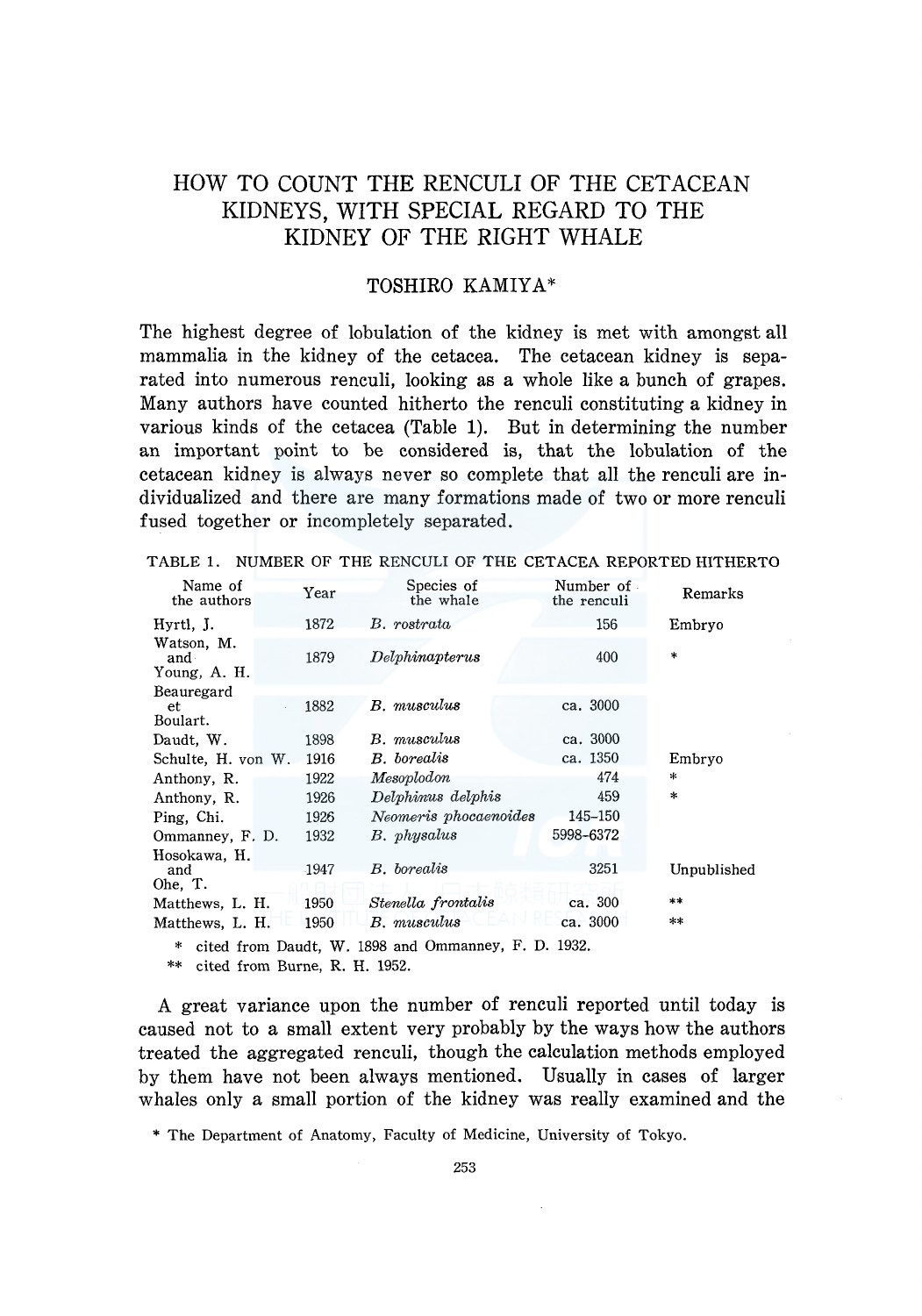whole number was estimated roughly by arithmetical multiplication. As an example, Ommanney (1936) adopted the following method upon the kidney of one female Fin whale. The whole weight of the kidney was 65.5 kg. The number of renculi counted in a given area  $(20 \times 20 \text{ cm})$  of a section surface was between 80 and 85. The weight of a given block of the kidney substance measuring  $20 \times 20 \times 5$  cm was 1.82 kg. The average diameter of the renculi (counting 40 renculi) was 2.4 cm. The number of renculi in the block was therefore:  $(80 \text{ or } 85) \times 5.0/2.4$ . The result is nearly to double the number counted in the given area, since the block of kidney was about twice  $(5/2.4)$  the rencular diameter in depth. The total number of renculi in the whole mass of the kidney was thus given roughly by :

$$
\frac{(80 \text{ or } 85) \times 5}{2.4} \times \frac{\text{Total weight of the kidney}}{\text{weight of the block}}, \text{ i. e. } \frac{(80 \text{ or } 85) \times 5}{2.4} \times \frac{65.5}{1.82}
$$

i. e. 5998 or 6372. Ommanney estimated that the true number will lie somewhere between these two figures. He cut the block of the renal substance at random from the mass of a lobe of the organ, and he added also that the calculation took account of the spaces in the kidney occupied by connective tissue and blood vessels.

In such cases the connective tissue with blood-vessels and roots of the ureter deserve special attention. And it is noteworthy that the comparative volume of these non-proper tissues is quite different among the cetacea. The present author is interested to find rather few connective tissue in the kidney of the dolphins in comparison with those of mystacoceti and of some larger odontoceti. With the latter are meant here such toothed whales as *Ziphius cavirostris, Berardius bairdii* etc., in which the connective tissues are comparatively tough and pretty abundant.

In the present work an attempt was done for counting the renculi of a cetacean kidney as exactly as possible. For this purpose we settled at first the standard unit of a renculus and then counted the renculi separately one by one. When in the counting we adhere only to the external appearance of a renal mass, we find it often very difficult to determine the degree of fusion or separation. From this reason a new method was devised after we had observed comparatively the kidneys of some cetacean kinds ; that is the combination of external studies by macroscopic dissection with internal observations by cutting across the renculus with dissection knife on a horizontal or sagittal plane. By doing so, we tried to discern the structure of the cortex, medulla and papilla of a renculus, and were able to determine the standard unit (Fig. 1).

The method here employed is well applicable to systematic observation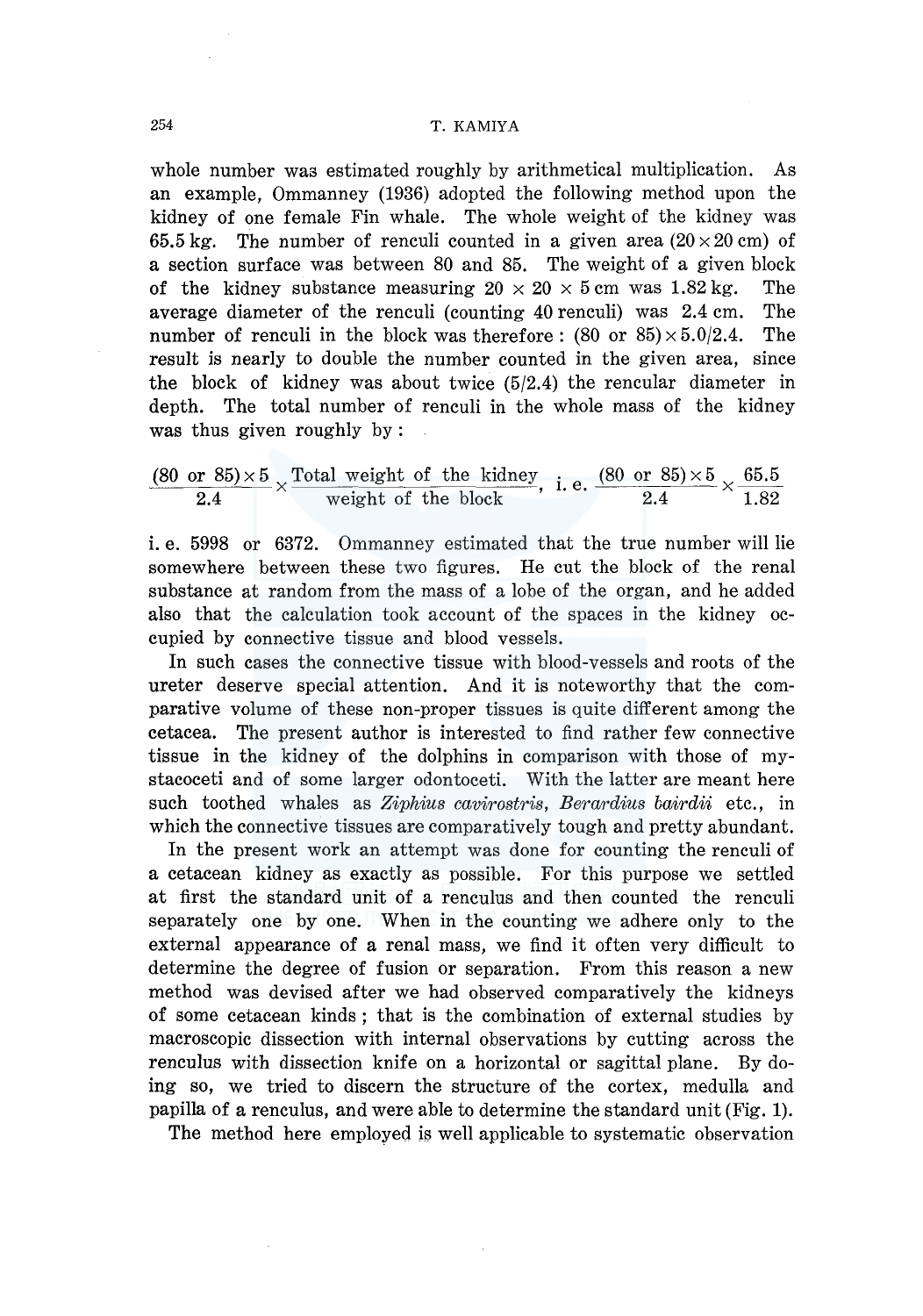of the cetacean kidneys and any body can use it with ease.

I wish to thank Prof. Teizo Ogawa and Ass. Prof. Hiroshi Hosokawa for their kind help, guidance and encouragement.



A-Sperm whale (Physeter catodon) B-Sei whale (Balaenoptera borealis) c-renal cortex (rencular cortex) m-renal medulla (rencular medulla) p-renal papilla (rencular papilla) A-I is by horizontal section; A-II, B-I and B-II are by sagittal sections.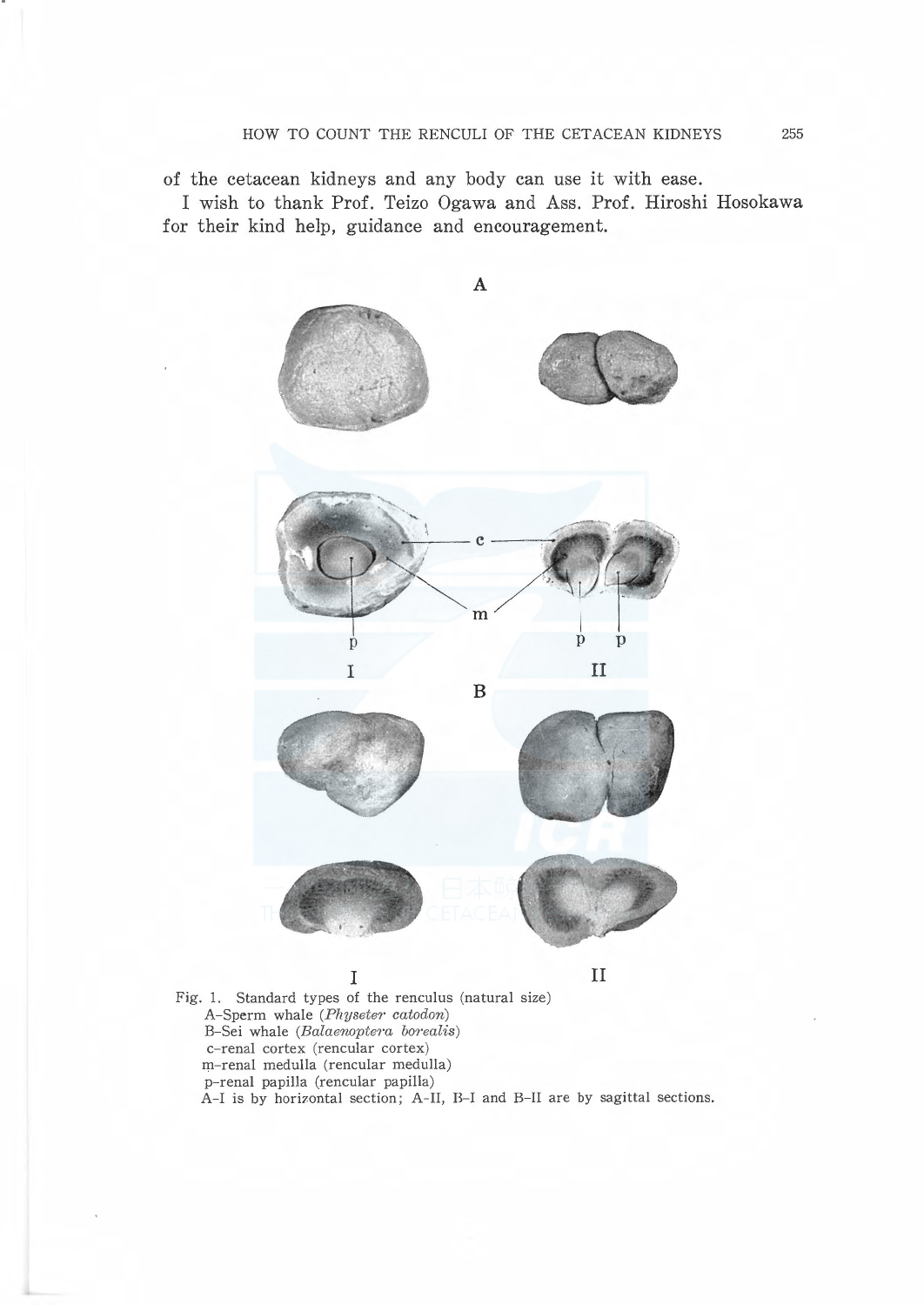#### METHOD

All the materials are fixed in 10% formalin, and then the ureter, bloodvessels and the connective tissue are cut out and removed carefully. At first, all of the renculi are arranged in order by natural appearance, and classified as the following: apparently a single renculus---two renculi apparently fused---three renculi apparently fused---four renculi apparently fused---etc., in this way by external appearance each renculus-group is numbered (Group I, II, III, ---, 1st column in Appendix table I), the number of renculi belonging to each renculus-group is reckoned (2nd column in Appendix table I) and weights of each group are measured (7th column in Appendix table I). This way is termed the classification by external appearance.

Secondly, all of the renculi are cut in the horizontal or sagittal direction without dissolving the above mentioned grouping and in each group the renculi are arranged in order according to the number of papillae as the following : renculus with one papilla---renculus with two papillae-- renculus with three papillae---renculus with four papillae---etc., in this was each renculus-group is divided according to the number of papillae (Group 1, 2, 3,---, 3rd column in Appendix table I), the number of renculi and papillae belonging to each papillae-group is reckoned (4th and 5th column in Appendix table I), and in the same way the number of papillae belonging to each renculus-group is calculated (6th column in Appendix table I). This way is termed the classification by counting papillae of the renculus.

On hand of the above procedures, the following calculations are done : 1) the number of renculi by their natural appearance (2nd column in Appendix table I), 2) proportion of the number of each group determined by external appearance to the total number of the renculi (2nd column in Appendix table I), 3) proportion of the number of papillae belonging to each renculus-group classified above to the total number of the papillae contained in all the renculi (6th column in Appendix table I).

#### MATERIALS

MYST ACOCETI;

1. Right whale *(Balaena glacialis* LINNE)\*

2. Little Piked whale *(Balaenoptera acuto-rostrata* L.) ODONTOCETI;

3. Goose-beaked whale *(Ziphius cavirostris* CUVIER)

4. Killer whale *(Orcinus area* LINNE)

5. Risso's dolphin *(Grampus griseus* CUVIER)

\* This Right whale was legitimately caught in May 1956, for the scientific investigation with the special permission of the Japanese Government.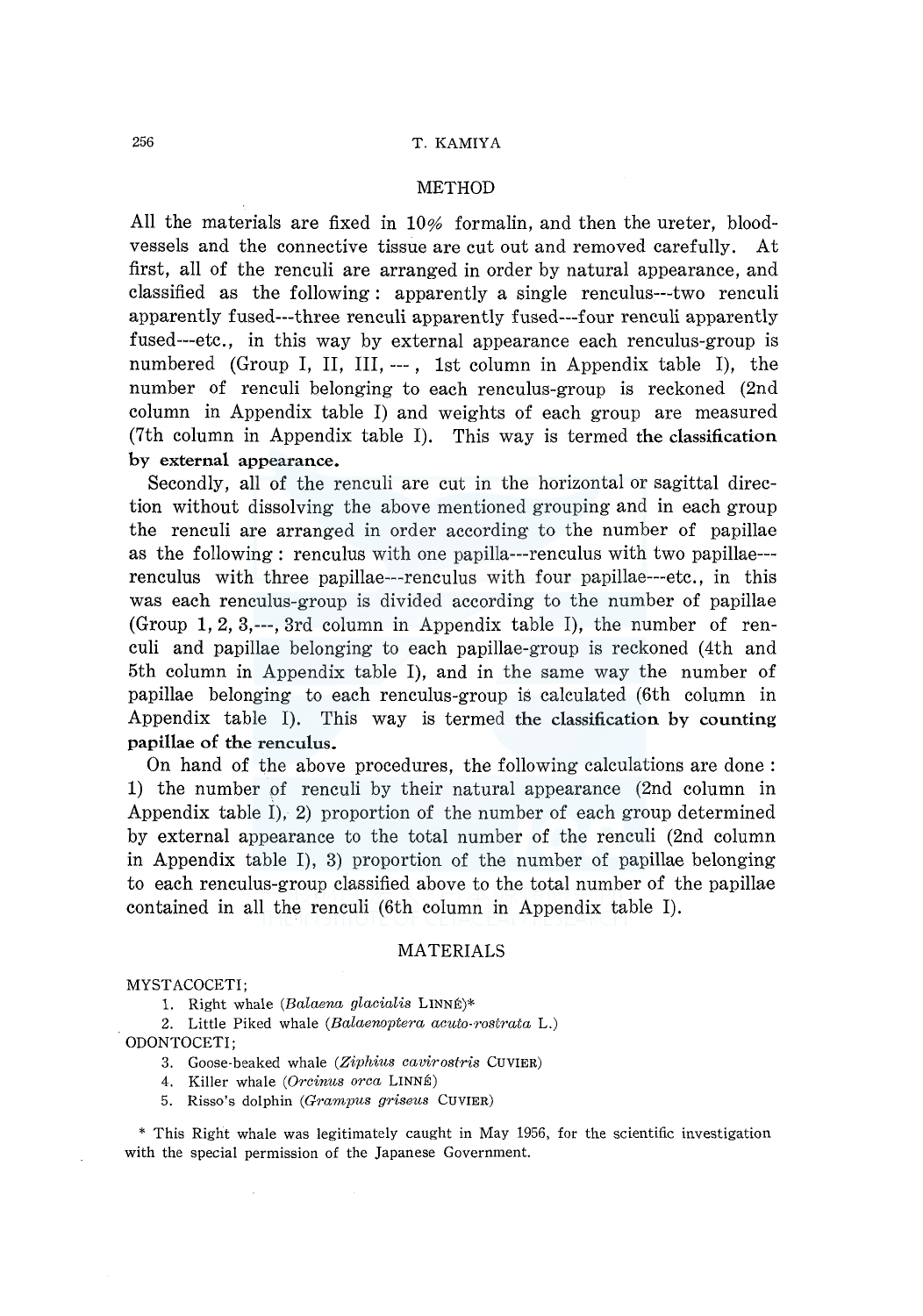- 6. Pacific Pilot whale *(Globicephalus melas* TRAILL)
- 7. Bottle-nosed dolphin *(Trusiops truncatus* MONTAGU)
- 8. Common dolphin *(Delphinus delphis* LINNE)
- 9. Suji-iruka *(Prodelphinus caeruleo-albus* MEYEN)
- 10. Finless black porpoise *(Neomeris phocaenoides* CUVIER)
- 11. True's porpoise *(Phocaenoides truei* ANDREWS)

The following three species were used for comparison : Sei whale *(Balaenoptera borealis* LESSON) Sperm whale *(Physeter catodon* LINNE) Pacific Beaked whale *(Berardius bairdii* STEJNEGER)

Those materials could be obtained through the kindness of many persons; I wish to say here sincere thanks especially to Dr. Munesato Yamada of the University of Okayama, Mr. Masayuki Nakajima at Enoshima Marineland and Messrs. Yoshinori Kimura and Katsuro Abe at Ayukawa-machi.

#### OBSERVATIONS

The number of the renculi in eleven species of the cetacea is shown in Appendix table I (in each species only the right kidney was examined).

We will treat here especially the kidney of the Right whale in details:

The total number of the renculi is 5377 in the Right whale ; this value surpasses the total number of the renculi of the Blue whale, which amounts to 3000 (Beauregard et Boulart 1882, Daudt W. 1898 and Matthews L. H. 1950) and comes pretty near that of the Fin whale, which was said ea. 6000 (Ommanney F. D. 1932).

From my studies the following data are given ;

1. Classification by external appearance

| Group          | $\pm$        |     | 2303 (42.8%, not aggregated renculus)                 |
|----------------|--------------|-----|-------------------------------------------------------|
| Group          | $\prod$      |     | 2110 $(39.4\%$ , two renculi are aggregated together) |
| Group          | Ш            | 740 | $(13.8\%)$                                            |
| $_{\rm Group}$ | $\rm IV$     |     | $211(3.9\%)$                                          |
| Group          | $\mathbf{V}$ |     | 9 $(0.2\%)$                                           |
| Group          | V1           |     | $4(0.07\%)$                                           |
|                |              |     |                                                       |

In comparison with other species of the cetacea it is remarkable in the Right whale that the difference between Group I and Group II is very small, being only 193 (3.4%), and the highest aggregation is seen in Group VI. Those two points may be influenced to some extent by immaturity of the individual (Fig. 2).

2. Classification by counting the papillae

| Group | T   | 2748 (27.1%)  |
|-------|-----|---------------|
| Group | П   | 4204 (41.4%)  |
| Group | Ш   | 2268 (22.3%)  |
| Group | TV. | $865 (8.5\%)$ |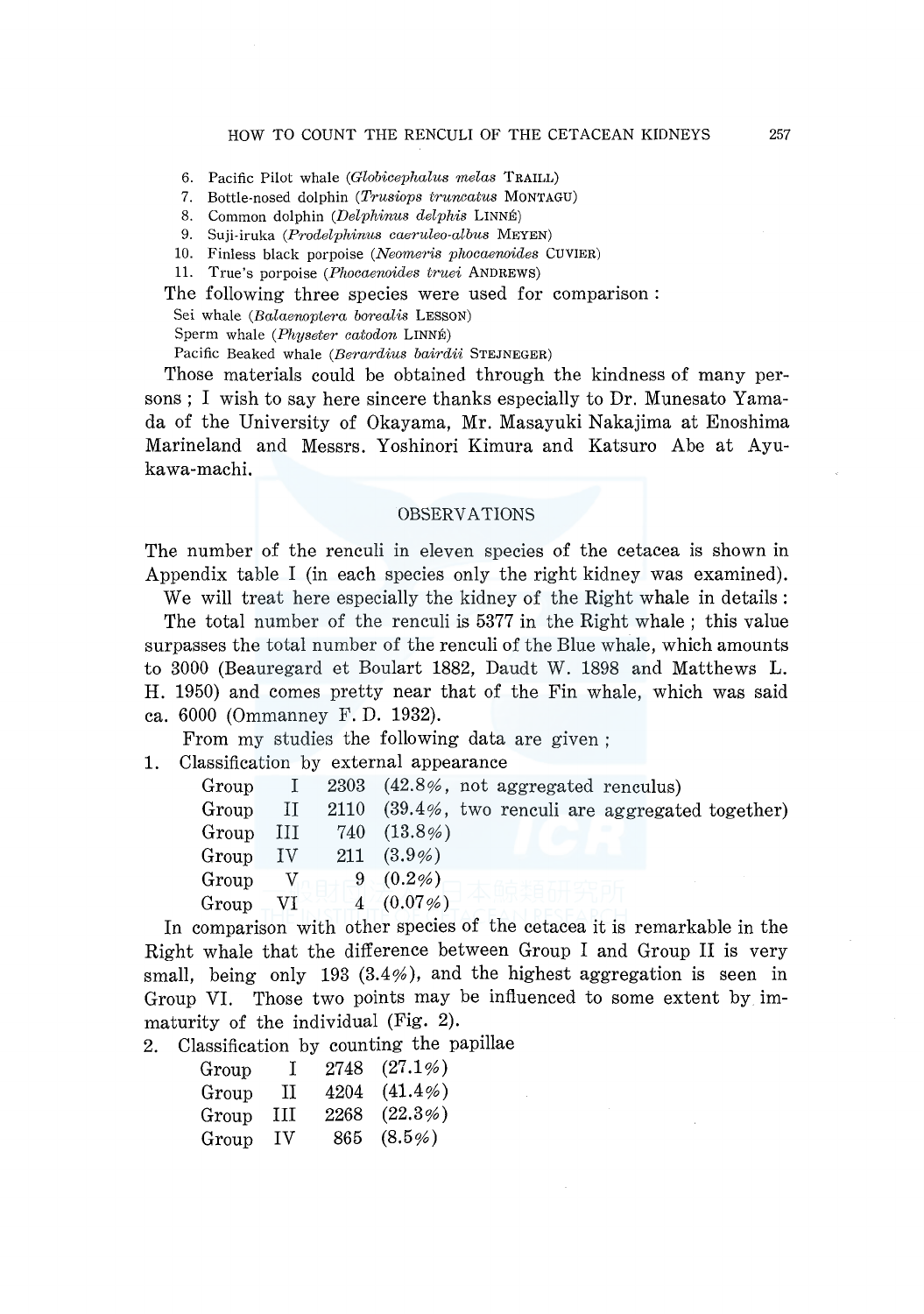





VI VI

Fig. 2. Several types of the renculus of the Right whale; classification by the external appearance (natural size)

Group V 47 (0.5%) Group VI 24 (0.2%)

The classification by external appearance is coincident with the classification by counting the papillae at  $80.8\%$  in Group I, at  $94\%$  in Group II, at 87.3% in Group III, at 88.2% in Group IV, at 88.8% in Group V and at 100% Group VI. These percentages mean the degree of coincidence between external lobulation and internal formation of papillae (3rd and 4th columns in Appendix table I).

Next, all of the renculi are classified again by the number of papillae (Appendix table II). In Appendix table II, each renculus is classified according to the papillae. Group I means that they have one papilla within one renculus, Group II means that they have two papillae within one renculus, and so forth. There are seven groups in all. By com-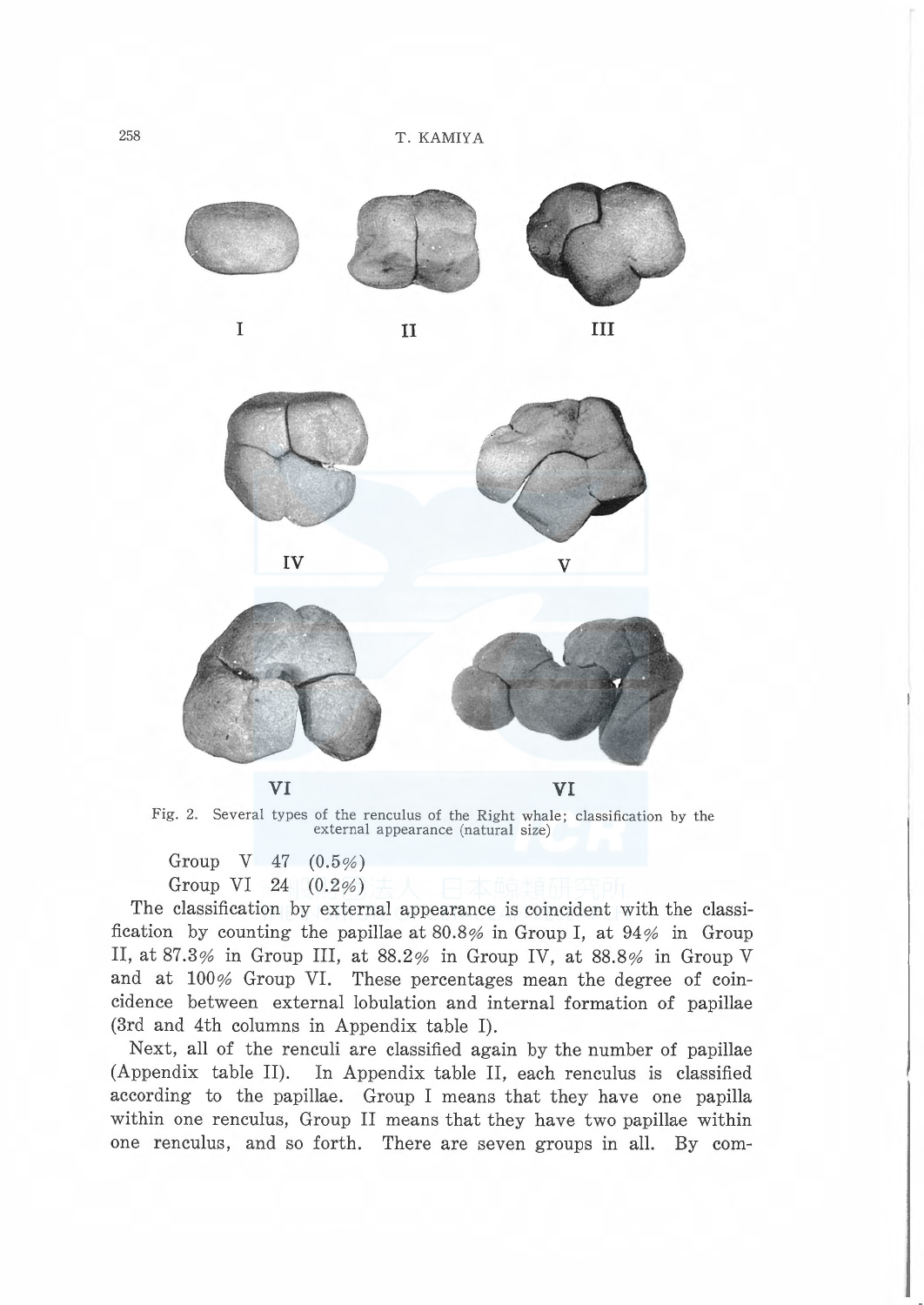## HOW TO COUNT THE RENCULI OF THE CETACEAN KIDNEYS 259

| Body<br>(m) | Sex    | weight<br>of the<br>kidney<br>(kg) | weight<br>of the<br>renculi<br>(kg) | of the<br>renculi | of the<br>papillae | weight<br>of one<br>renculus<br>(g) | Average<br>weight<br>of one<br>papilla<br>(g) |
|-------------|--------|------------------------------------|-------------------------------------|-------------------|--------------------|-------------------------------------|-----------------------------------------------|
| 11.65       |        | 32.40                              | 13.813                              | 5377              | 10156              | 2.57                                | 1.36                                          |
| 6.80        |        | 4.16                               | 3.269                               | 1250              | 1290               | 2.61                                | 2.53                                          |
| 6.40        |        | 3.64                               | 2.165                               | 1912              | 2743               | 1.13                                | 0.79                                          |
| 5.42        | 우      | 3.04                               | 1.801                               | 1217              | 2024               | 1.47                                | 0.89                                          |
| 3.05        | 우      | 1.15                               | 0.693                               | 641               | 906                | 1.08                                | 0.76                                          |
| 3.00        | 含      | 0.79                               | 0.666                               | 378               | 394                | 1.76                                | 1.69                                          |
| 2.23        | €      | 0.31                               | 0.242                               | 375               | 542                | 0.65                                | 0.45                                          |
| 2.07        | €      | 0.21                               | 0.185                               | 270               | 318                | 0.69                                | 0.58                                          |
| 1.77        | ₽      | 0.18                               | 0.153                               | 269               | 415                | 0.57                                | 0.37                                          |
| 1.52        |        | 0.23                               | 0.212                               | 138               | 152                | 1.53                                | 1.38                                          |
| 0.82        | 우      | 0.03                               | 0.027                               | 389               | 492                | 0.07                                | 0.05                                          |
|             | length | 우<br>₽<br>우<br>우                   | Total                               | Total             |                    | Number Number                       | Average                                       |

### TABLE 2. SUMMARY OF MEASUREMENTS AND CALCULATIONS ON THE CETACEAN KIDNEYS (IN EACH SPECIES ONLY THE RIGHT KIDNEY WAS EXAMINED)

## TABLE 3. THE RELATION BETWEEN GROWTH AND LOBULATION *PRODELPHINUS CAERULEO-ALBUS* MEYEN (IN EACH ST AGES ONLY THE RIGHT KIDNEY WAS EXAMINED)

| Body length<br>(cm) | <b>Sex</b> | Number of the<br>renculi | Number of the<br>papillae |
|---------------------|------------|--------------------------|---------------------------|
| 85 (embryo)         | ♀          | 288                      | 347                       |
| 110                 | 우          | 271                      | 394                       |
| 150                 | ₽          | 344                      | 435                       |
| 180                 | ₽          | 274.                     | 299                       |
| 200                 | お          | 270                      | 303                       |
| 207                 | ൂ          | 270                      | 318                       |
| 220                 | 含          | 330                      | 395                       |
|                     |            |                          |                           |

|  | TABLE 4. THE DIFFERENCE OF THE NUMBER BETWEEN RIGHT AND LEFT |  |  |  |  |
|--|--------------------------------------------------------------|--|--|--|--|
|  |                                                              |  |  |  |  |

| Species of the whale |                                      |         |     | Number of the<br>renculi | Number of the<br>papillae |     |
|----------------------|--------------------------------------|---------|-----|--------------------------|---------------------------|-----|
|                      |                                      |         | r   |                          | r                         |     |
| Grampus griseus      |                                      |         | 378 | 381                      | 394                       | 402 |
| Delphinus delphis    |                                      |         | 269 | 249                      | 415                       | 386 |
|                      | <i>Phocaenoides truei</i> (embryo)   |         | 389 | 409                      | 492                       | 495 |
|                      | Prodelphinus caeruleo-albus (embryo) |         | 288 | 275                      | 347                       | 325 |
| $\boldsymbol{H}$     | $\boldsymbol{H}$                     | (voung) | 344 | 386                      | 435                       | 466 |
| $\boldsymbol{n}$     | $^{\prime\prime}$                    | (adult) | 270 | 318                      | 257                       | 304 |
|                      | <i>Neomeris phocaenoides</i> (adult) |         | 185 | 240                      | 154                       | 205 |
| $\prime$             | (adult)<br>n                         |         | 138 | 132                      | 152                       | 156 |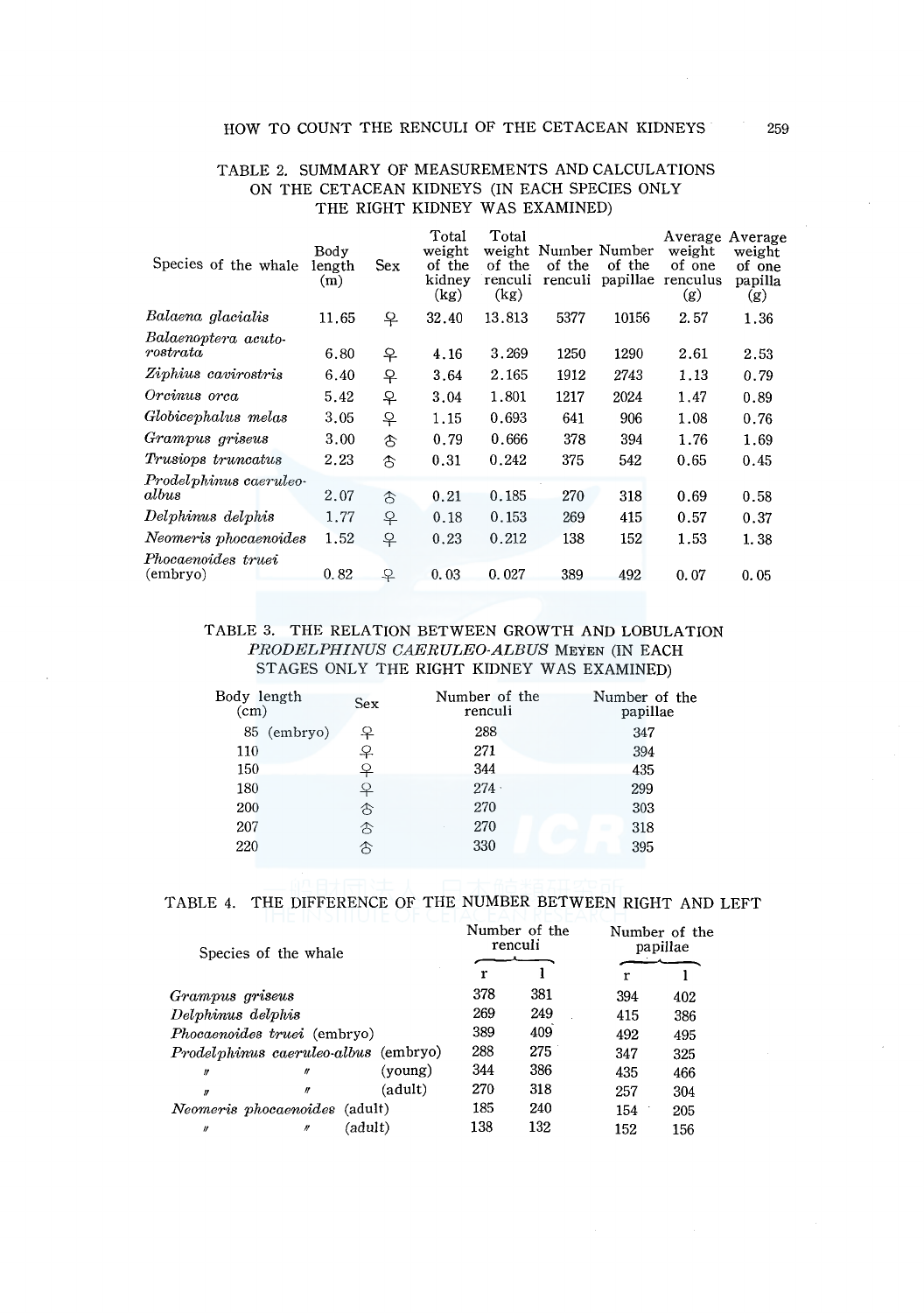### 260 T. KAMIYA

paring with the classification by external appearance there are some distinguishable traits, for example Group II is 2448 (45.5%) showing a higher percentage than Group I which is 1935 (36%).

The average weight of one renculus and papilla are  $2.57$  g and  $1.36$  g, while the highest and lowest weight of one renculus is  $8.5 g$  and  $0.9 g$ respectively. The heaviest renculus has seven papillae, while the lightest has only one papilla within the renculus. The total weight and the total renculi weight of the right kidney are in the Right whale 32.4 kg and 13.813 kg respectively. The principal results on the kidney of each species are shown in Table 2. The relation between growth and lobulation in one dolphin-species *(Prodelphinus caeruleo-albus* MEYEN) is shown in Table 3. Increase of the lobulization with age can not be clearly concluded from this table. The difference of the number between kidneys of both sides is shown in Table 4, but the sampling number is insufficient to say any definite difference, and there seem also to exist individual and sexual differences. In a species of dolphin *(Prodelphinus caeruleo-albus* MEYEN), a difference was observed by individuals, but perhaps no difference by the sex.

### SUMMARY

The cetacean kidney shows the highest degree of the lobulation in all the mammals, but its lobulation can never be said as perfect and we see many renculi fused together or incompletely separated. Because of it, to determine the real number of the renculi, a great difficulty occurs if one proceeds without keen discrimination. For this reason a new method was devised and countings were performed by two following ways:

1. Classification by external appearance.

2. Classification by counting papillae of the renculi.

This method gives the results much more accurately than any method of previous authors, as to the number of the cetacean renculi.

By this method the number of the renculi was studied in eleven species of the cetacea and especially the right kidney of a 11.65 m long female Right whale was here treated. The total number of the renculi and papillae amounted in this whale to 5377 and 10156 respectively. In this species of the baleen whale the rencular aggregation occurs in higher degree than in any other cetacea comparatively studied in the present work. Remarkably high percentage of the renculi in fusion was confirmed in the Right whale not only by external appearance, but also by counting the papillae.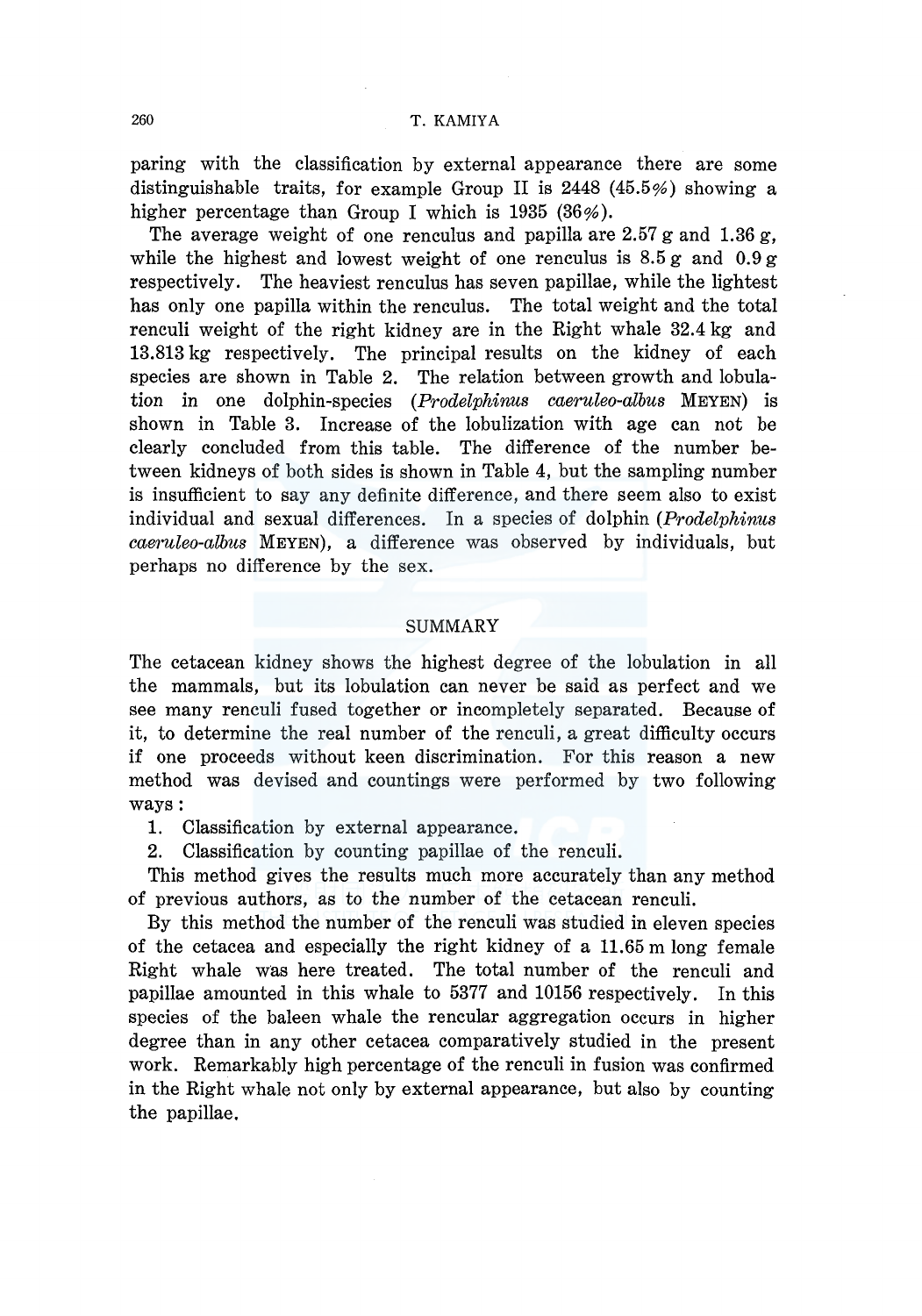#### REFERENCES

- ANTHONY, R. (1922). Recherches anatomiques sur l'appareil genitourinaire male du *Mesoplodon* et des Cetaces en general. *Mem. Inst. Esp. Oceanogr.* Madrid, 3 mem., 2: 35-116. (cited from Ommanney 1932).
- (1926). Les Affinités des Cétacés. Ann. Inst. Océanogr. (2), 3: 93-134. (cited from Ommanney 1932).

BEAUREGARD ET B 1ULART. (1882). Recherches sur l'appareil genitourinaire des Balaenoides. *J. de l'Anat. et de la Physiol.* Annee 18: 158-201.

BURNE, R. H. (1952). *Handbook of R. H. Burne's Cetacean Dissections.* London.

- DAUDT, W. (1898). Beitrage zur Kenntnis des Urogenitalapparates der Cetaceen. *Jenaische Zeitschr. f. Naturwiss.,* 32: 231-312.
- HYRTL, J. (1872). Das Nierenbecken der Saugetiere und des Menschen. *Denkschr. Kaiser[. Ak. Wissensch., mathem. naturwiss.* Klasse, 31: 107-137. (cited from Ommanney 1932).

MATTHEWS, L. H. (1950). The male urinogenital tract in *Stenella frontalis* (G. Cuvier). *Atlantide Rept.* I: 223-247. (cited from Burne 1952).

- OMMANNEY, F. D. (1932). The urino-genital system of the Fin whale. *Discovery Rept.* 5: 363-466.
- PING, CHI. (1926). On some parts of the visceral anatomy of the Porpoise *(Neomeris phocaenoides). Anat. Record.* 33: 1, 27.
- SCHULTE, H. von W. (1916). Anatomy of a Foetus of *Balaenoptera borealis. Memoirs of the Amer. Mus. of Nat. Hist.,* New Series. 1: 6, 389-502.
- WATSON, M. and YOUNG, A. H. (1879). On the Anatomy of the Northern Beluga. *Trans Roy. Soc.* Edinburgh. 24: 393-434. (cited from Ommanney 1932).

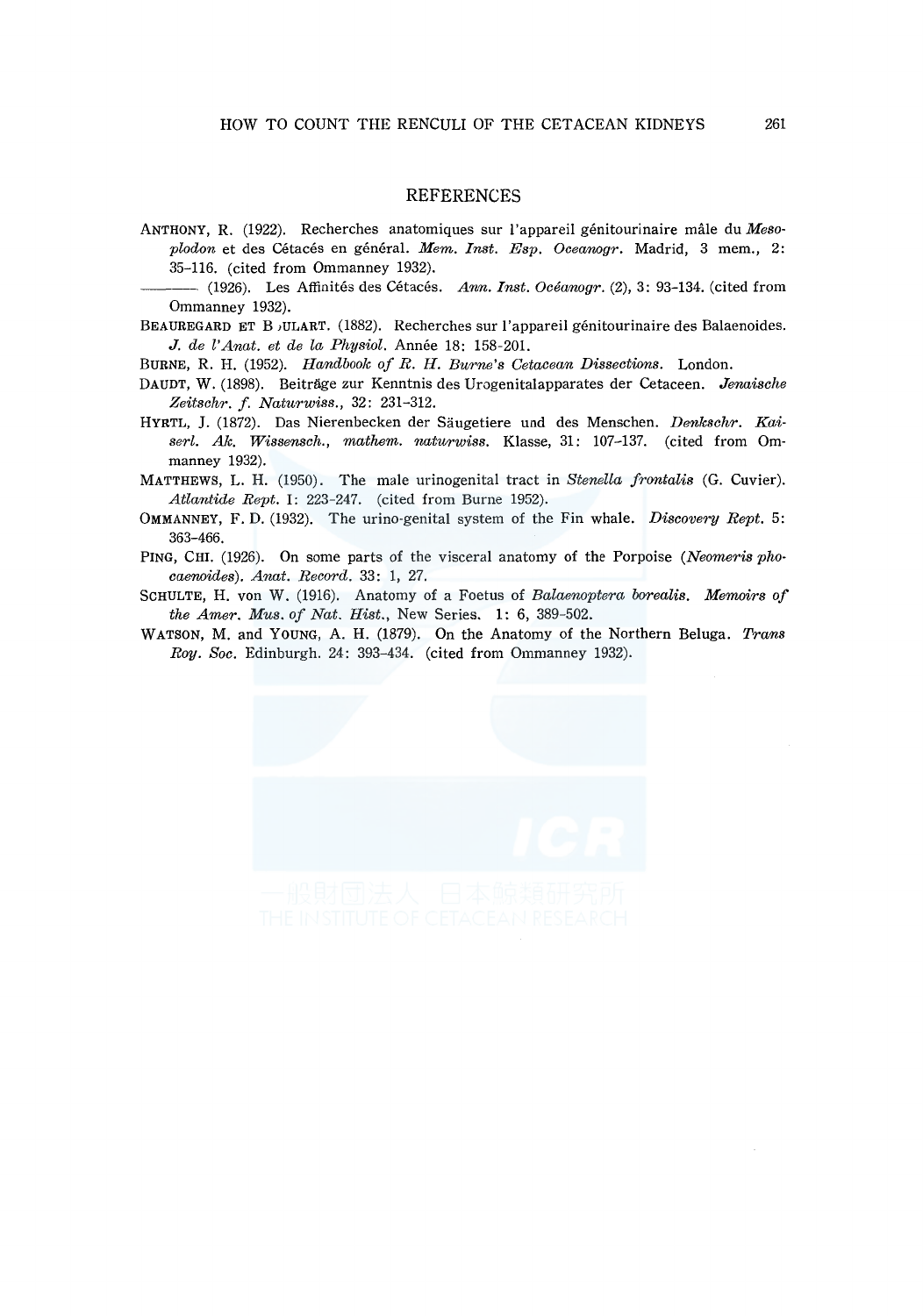#### 262 T. KAMIYA

## APPENDIX TABLE I. THE CLASSIFICATION BY EXTERNAL APPEARANCE (IN EACH SPECIES ONLY THE RIGHT KIDNEY WAS EXAMINED)

Italic denotes percentage.

- 1) Ratio to the total number of the renculi.
- 2) Ratio to the number of the renculi of each groups of the classification by external appearance.
- 3), 4) Ratio to the total number of the papilla.
- 5) Ratio to the total weight of the renculi.
- 1. *Balaena glacialis* 11.65 m.  $\varphi$

| Groups by<br>natural | Number of<br>renculi of<br>appearance each group | Types by<br>number of<br>papillae in<br>a renculus | Number of<br>renculi of<br>each type                   | Number of<br>papillae                                    | Total<br>number of<br>papillae of<br>each group | Weight<br>(g)  |
|----------------------|--------------------------------------------------|----------------------------------------------------|--------------------------------------------------------|----------------------------------------------------------|-------------------------------------------------|----------------|
| Ĩ                    | 2303<br>$42.8^{1}$                               | $\mathbf{1}$<br>$\overline{2}$<br>3                | 1860<br>$80.8^{2}$<br>441<br>19.1<br>2<br>0.09         | 1860<br>18,33<br>882<br>8.68<br>6<br>0.06                | 2748<br>27.14)                                  | 4157<br>30, 15 |
| $\mathbf{I}$         | 2110<br>39.4                                     | 1<br>$\boldsymbol{2}$<br>3<br>$\overline{4}$       | 75<br>3.55<br>1984<br>94.03<br>43<br>2.04<br>8<br>0.28 | 75<br>0.74<br>3968<br>39.07<br>129<br>1.27<br>32<br>0.32 | 4204<br>41.4                                    | 5857<br>42.4   |
| III                  | 740<br>13.8                                      | $\overline{2}$<br>3<br>$\overline{4}$              | 23<br>3.1<br>646<br>87.3<br>71<br>9.6                  | 46<br>0.45<br>1938<br>19.08<br>284<br>2.8                | 2268<br>22.3                                    | 2700<br>19.5   |
| IV                   | 211<br>8.9                                       | 3<br>4<br>5<br>$\overline{7}$                      | 3<br>1.42<br>186<br>88.15<br>21<br>9.95<br>1<br>0.58   | 9<br>0.09<br>744<br>7.33<br>105<br>1.03<br>7<br>0.07     | 865<br>8.5                                      | 1021<br>7.4    |
| v                    | $\begin{smallmatrix} &9\0.2\end{smallmatrix}$    | 5<br>$\overline{7}$                                | 8<br>88.8<br>1<br>11.2                                 | 40<br>0.39<br>7<br>0.69                                  | 47<br>0.5                                       | 52<br>0.4      |
| VI                   | 4<br>0.07                                        | 6                                                  | 4<br>100                                               | 24<br>0.24                                               | 24<br>0.2                                       | 26<br>0.2      |
| Total                | 5377                                             |                                                    | 5377                                                   | 10156                                                    | 10156                                           | 13813          |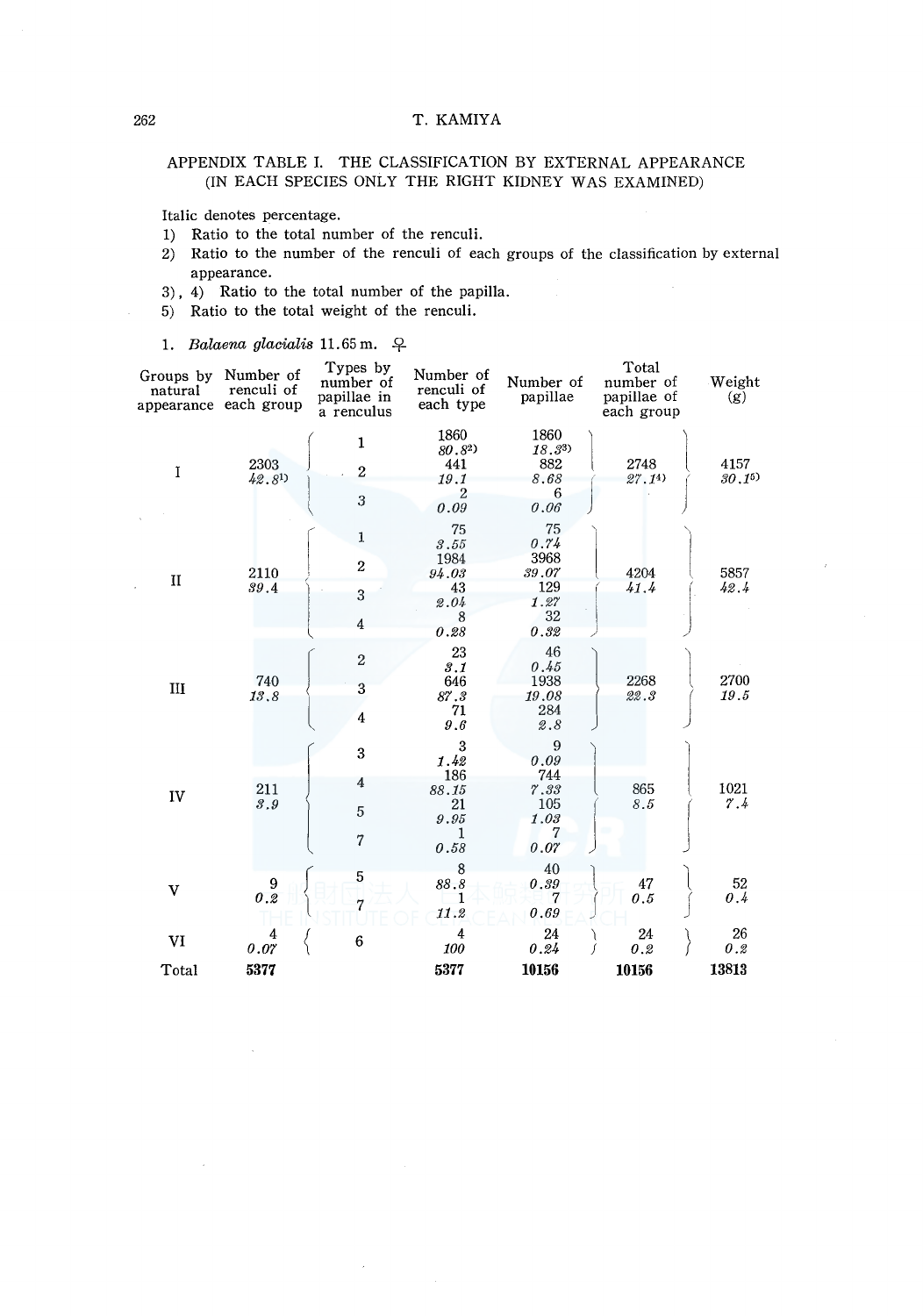|                      |                                                  | $\Delta$ . Danishiptera activity-restratation in $\pm$ |                                      |                                       |                                                 |               |
|----------------------|--------------------------------------------------|--------------------------------------------------------|--------------------------------------|---------------------------------------|-------------------------------------------------|---------------|
| Groups by<br>natural | Nnmber of<br>renculi of<br>appearance each group | Types by<br>number of<br>papillae in<br>a renculus     | Number of<br>renculi of<br>each type | Number of<br>papillae                 | Total<br>number of<br>papillae of<br>each group | Weight<br>(g) |
|                      | 1003<br>80.24                                    |                                                        | 1003<br>100                          | 1003<br>77.75                         | 1003<br>77.75                                   | 2408<br>73.65 |
| $\mathbf{I}$         | 216<br>17.28                                     | $\mathbf{1}$<br>$\overline{2}$                         | 186<br>86.1<br>30<br>13.9            | 186<br>14,42<br>60<br>4.65            | 246<br>19.07                                    | 727<br>22.24  |
| Ш                    | 30<br>2.4                                        | 1<br>$\overline{2}$<br>3                               | 22<br>73.3<br>7<br>23.3<br>3.4       | 22<br>1.71<br>14<br>1.09<br>3<br>0.23 | 39<br>3.02                                      | 127.5<br>3.90 |
| IV                   | 0.08                                             | $\overline{2}$                                         | 100                                  | $\boldsymbol{2}$<br>0.16              | 0.16                                            | 0.24          |
| Total                | 1250                                             |                                                        | 1250                                 | 1290                                  | 1290                                            | 3269.5        |
|                      |                                                  |                                                        |                                      |                                       |                                                 |               |

# <sup>2</sup>. *Balaenoptera acuto-rostrata* 6.8m <sup>Q</sup>

3. *Ziphius cavirostris* 6.4 m. <del>9</del>.

| Groups by<br>natural<br>appearance | Number of<br>renculi of<br>each group | Types by<br>number of<br>papillae in<br>a renculus    | Number of<br>renculi of<br>each type                  | Number of<br>papillae                                   | Total<br>number of<br>papillae of<br>each group | Weight<br>(g) |
|------------------------------------|---------------------------------------|-------------------------------------------------------|-------------------------------------------------------|---------------------------------------------------------|-------------------------------------------------|---------------|
| I                                  | 1398<br>73.1                          | 1<br>$\overline{c}$<br>3                              | 1121<br>80.19<br>273<br>19.53<br>4<br>0.29            | 1121<br>40.87<br>546<br>19.91<br>12<br>0.44             | 1679<br>61.2                                    | 1360<br>62.8  |
| $\mathbf{I}$                       | 490<br>25.6                           | $\mathbf{1}$<br>$\overline{2}$<br>3<br>$\overline{4}$ | 26<br>5.31<br>426<br>86.94<br>35<br>7.14<br>3<br>6.12 | 26<br>0.95<br>852<br>31.06<br>105<br>3.83<br>12<br>0.44 | 995<br>36.3                                     | 745<br>34.4   |
| III                                | 20<br>1.0                             | $\overline{c}$<br>3<br>4                              | 7<br>35<br>12<br>60<br>1<br>5.0                       | 14<br>0.51<br>36<br>1.31<br>4<br>0.15                   | 54<br>2.0                                       | 45<br>2.1     |
| IV                                 | 4<br>0.2                              | 3<br>4                                                | 25.0<br>3<br>75.0                                     | 3<br>0.11<br>12<br>0.44                                 | 15<br>0.5                                       | 15<br>0.7     |
| Total                              | 1912                                  |                                                       | 1912                                                  | 2743                                                    | 2743                                            | 2165          |

 $\mathcal{A}^{\mathcal{A}}$  .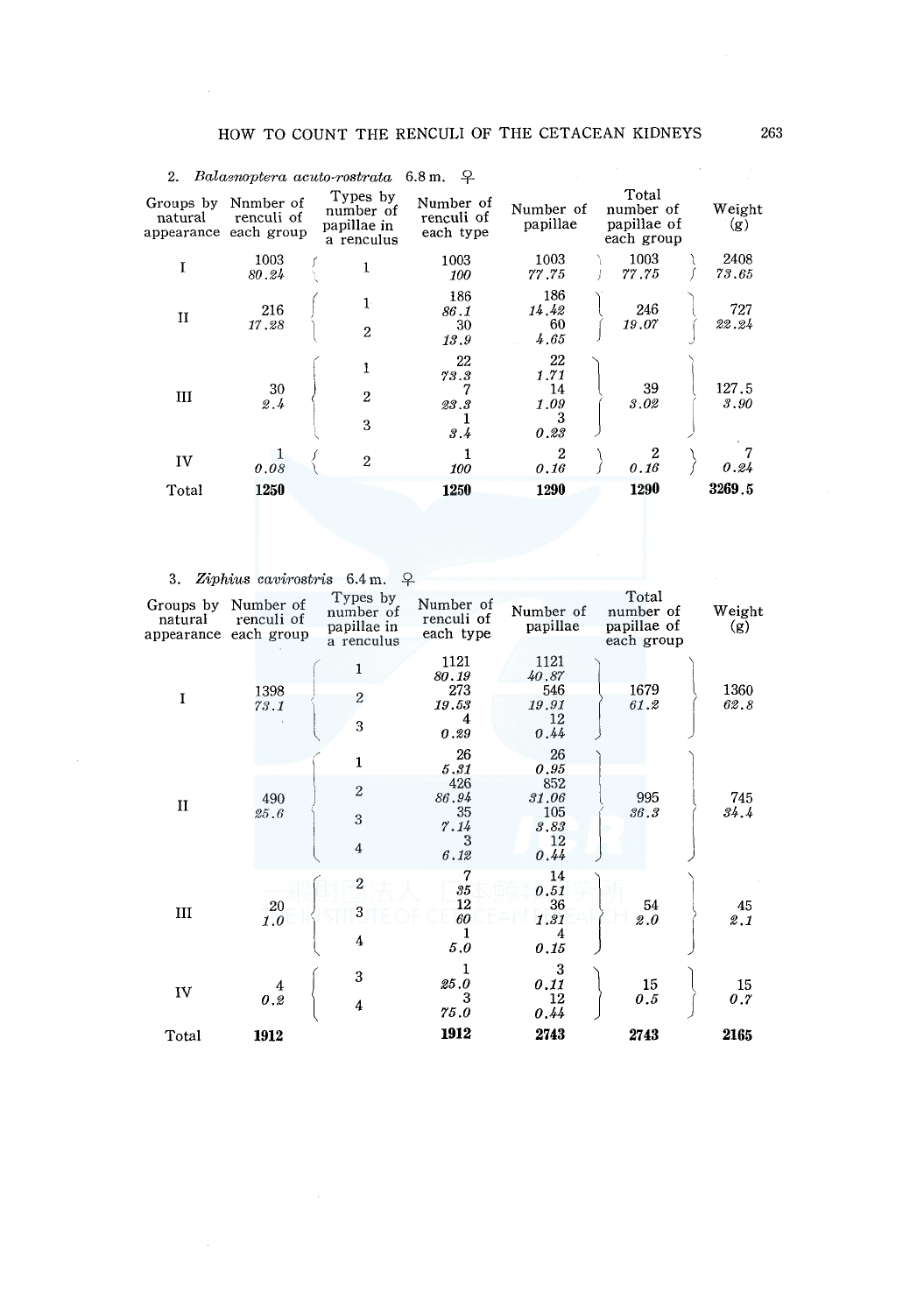|                                    | 4. Orcinus orca $5.42$ m.             | - 8                                                |                                      |                                      |                                                 |               |
|------------------------------------|---------------------------------------|----------------------------------------------------|--------------------------------------|--------------------------------------|-------------------------------------------------|---------------|
| Groups by<br>natural<br>appearance | Number of<br>renculi of<br>each group | Types by<br>number of<br>papillae in<br>a renculus | Number of<br>renculi of<br>each type | Number of<br>papillae                | Total<br>number of<br>papillae of<br>each group | Weight<br>(g) |
| I                                  | 534<br>43.9                           | 1<br>$\overline{c}$                                | 520<br>97.4<br>14<br>2.6             | 520<br>25.7<br>28<br>1.4             | 548<br>27.1                                     | 590<br>32.8   |
| П                                  | 571<br>46.9                           | 1<br>$\overline{c}$<br>3                           | 1.2<br>562<br>98.4<br>2<br>0.4       | 7<br>0.3<br>1124<br>55.5<br>6<br>0.3 | 1137<br>56.2                                    | 960<br>53.3   |
| Ш                                  | 96<br>7.9                             | $\boldsymbol{2}$<br>3<br>4                         | 15<br>15.6<br>79<br>82.3<br>2<br>2.1 | 30<br>1.5<br>237<br>11.7<br>8<br>0.4 | 275<br>13.4                                     | 204<br>11.3   |
| IV                                 | 16<br>1.3                             | $\overline{4}$                                     | 16<br>100                            | 64<br>3.2                            | 64<br>3.2                                       | 47<br>2.6     |
| Total                              | 1217                                  |                                                    | 1217                                 | 2024                                 | 2024                                            | 1801          |
|                                    |                                       |                                                    |                                      |                                      |                                                 |               |

5. *Globicephalus melas* 3.05 m.  $\varphi$ 

| 416<br>416<br>424<br>420<br>45.92<br>99.05<br>Ţ<br>46.8<br>65.5<br>8<br>4<br>$\overline{c}$<br>0.88<br>0.95<br>$\boldsymbol{2}$<br>$\boldsymbol{2}$<br>364<br>183<br>1.09<br>0.22<br>II<br>181<br>40.18<br>362<br>28.5<br>2<br>98.91<br>39.96<br>35<br>105<br>105<br>35<br>3<br>Ш<br>11.59<br>5.5<br>100<br>11.59<br>8<br>$\boldsymbol{2}$<br>$\overline{4}$<br>3<br>13<br>66.67<br>0.88<br>IV<br>0.5<br>1.43<br>5<br>5<br>33.33<br>0.55<br>906<br>936<br>906<br>641<br>641<br>Total | Groups by<br>natural<br>appearance | Number of<br>renculi of<br>each group | Types by<br>number of<br>papillae in<br>a renculus | Number of<br>renculi of<br>each type | Number of<br>papillae | Total<br>number of<br>papillae of<br>each group | Weight<br>(g) |
|--------------------------------------------------------------------------------------------------------------------------------------------------------------------------------------------------------------------------------------------------------------------------------------------------------------------------------------------------------------------------------------------------------------------------------------------------------------------------------------|------------------------------------|---------------------------------------|----------------------------------------------------|--------------------------------------|-----------------------|-------------------------------------------------|---------------|
|                                                                                                                                                                                                                                                                                                                                                                                                                                                                                      |                                    |                                       |                                                    |                                      |                       |                                                 | 373<br>53.82  |
|                                                                                                                                                                                                                                                                                                                                                                                                                                                                                      |                                    |                                       |                                                    |                                      |                       |                                                 | 247<br>35.64  |
|                                                                                                                                                                                                                                                                                                                                                                                                                                                                                      |                                    |                                       |                                                    |                                      |                       |                                                 | 65<br>9.38    |
|                                                                                                                                                                                                                                                                                                                                                                                                                                                                                      |                                    |                                       |                                                    |                                      |                       |                                                 | 8<br>1.15     |
|                                                                                                                                                                                                                                                                                                                                                                                                                                                                                      |                                    |                                       |                                                    |                                      |                       |                                                 |               |

6. *Grampus griseus* 3m.  $\circled$ 

| Groups by<br>natural<br>appearance | Number of<br>renculi of<br>each group | Types by<br>number of<br>papillae in<br>a renculus | Number of<br>renculi of<br>each type | Number of<br>papillae    |  | Total<br>number of<br>papillae of<br>each group |  | Weight<br>(g) |  |
|------------------------------------|---------------------------------------|----------------------------------------------------|--------------------------------------|--------------------------|--|-------------------------------------------------|--|---------------|--|
|                                    | 334<br>88.4                           |                                                    | 334<br>100                           | 334<br>84.77             |  | 334<br>84.77                                    |  | 565<br>84.83  |  |
| $_{\rm II}$                        | 43<br>11.4                            | $\mathbf{2}$                                       | 27<br>62.79<br>16<br>37.21           | 27<br>6.85<br>32<br>8.12 |  | 59<br>14.97                                     |  | 98<br>14.71   |  |
| Ш                                  | 0.26                                  |                                                    | 100                                  | 0.25                     |  | 0.25                                            |  | 3<br>0.45     |  |
| Total                              | 378                                   |                                                    | 378                                  | 394                      |  | 394                                             |  | 666           |  |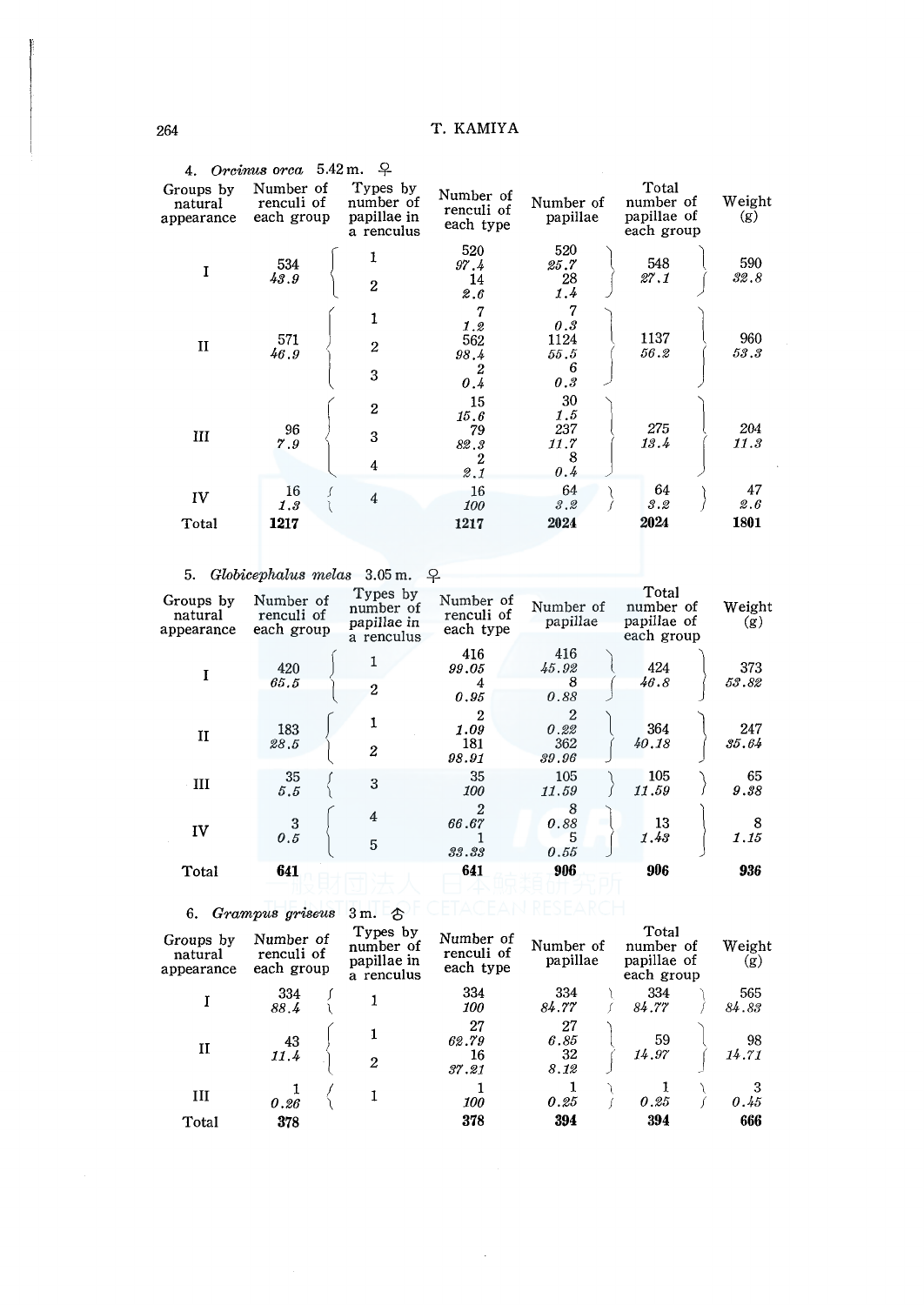|                                    | 7. Trusiops truncatus                 | $2.23 \text{ m.}$ 含                                |                                      |                                  |                                                 |                               |
|------------------------------------|---------------------------------------|----------------------------------------------------|--------------------------------------|----------------------------------|-------------------------------------------------|-------------------------------|
| Groups by<br>natural<br>appearance | Number of<br>renculi of<br>each group | Types by<br>number of<br>papillae in<br>a renculus | Number of<br>renculi of<br>each type | Number of<br>papillae            | Total<br>number of<br>papillae of<br>each group | Weight<br>$\langle g \rangle$ |
| I                                  | 228<br>60.8                           |                                                    | 228<br>100                           | 228<br>42.07                     | 228<br>42.07                                    | 119<br>49.17                  |
| $\mathbf{I}$                       | 117<br>31.2                           | $\overline{2}$                                     | 6<br>5.13<br>111<br>94.87            | 6<br>1.11<br>222<br>40.96        | 228<br>42.07                                    | 91<br>37.60                   |
| Ш                                  | 29<br>7.73                            | $\overline{2}$<br>3                                | 3.45<br>3<br>10.34<br>25<br>86.21    | 0.81<br>6<br>1.11<br>75<br>13.84 | 82<br>15.13                                     | 31<br>12.81                   |
| IV                                 | 0.26                                  | 4                                                  | 100                                  | 4<br>0.74                        | 0.74                                            | 0.41                          |
| Total                              | 375                                   |                                                    | 375                                  | 542                              | 542                                             | 242                           |

# 8. *Delphinus delphis* 1.77 m.  $\varphi$

| Groups by<br>natural<br>appearance | Number of<br>renculi of<br>each group | Types by<br>number of<br>papillae in<br>a renculus | Number of<br>renculi of<br>each type | Number of<br>papillae                    | Total<br>number of<br>papillae of<br>each group | Weight<br>(g) |
|------------------------------------|---------------------------------------|----------------------------------------------------|--------------------------------------|------------------------------------------|-------------------------------------------------|---------------|
| Ī                                  | 184<br>68.4                           | $\overline{2}$<br>3                                | 150<br>81.52<br>33<br>17.93<br>0.54  | 150<br>36.14<br>66<br>15.90<br>3<br>0.72 | 219<br>52.77                                    | 86.5<br>56.35 |
| П                                  | 65<br>24.2                            | $\mathbf{2}$<br>3                                  | 1.54<br>60<br>92.31<br>4<br>6.15     | 0.24<br>120<br>28.92<br>12<br>2.89       | 133<br>32.05                                    | 48<br>31.27   |
| Ш                                  | 17<br>6.3                             | 3                                                  | 17<br>100                            | 51<br>12.29                              | 51<br>12.29                                     | 15<br>9.77    |
| IV                                 | 3<br>1.1                              | $\overline{4}$                                     | 3<br>100                             | 12<br>2.89                               | 12<br>2.89                                      | 4<br>2.61     |
| Total                              | 269                                   |                                                    | 269                                  | 415                                      | 415                                             | 1535          |

9. *Neomeris phocaenoides* 1.5m.  $\varphi$  ACEAN RESEARCH

| Groups by<br>natural | Number of<br>renculi of<br>appearance each group | Types by<br>number of<br>papillae in<br>a renculus | Number of<br>renculi of<br>each type | Number of<br>papillae     | Total<br>number of<br>papillae of<br>each group | Weight<br>(g)  |
|----------------------|--------------------------------------------------|----------------------------------------------------|--------------------------------------|---------------------------|-------------------------------------------------|----------------|
|                      | 119<br>86.2                                      | $\overline{2}$                                     | 116<br>97.48<br>3<br>2.52            | 116<br>76.32<br>6<br>3.95 | 122<br>80.26                                    | 180.5<br>85.75 |
| и                    | 19<br>13.8                                       | $\overline{2}$                                     | 8<br>42.11<br>11<br>57.89            | 8<br>5.26<br>22<br>14.47  | 30<br>19.74                                     | 30<br>14.25    |
| Total                | 138                                              |                                                    | 138                                  | 152                       | 152                                             | 210.5          |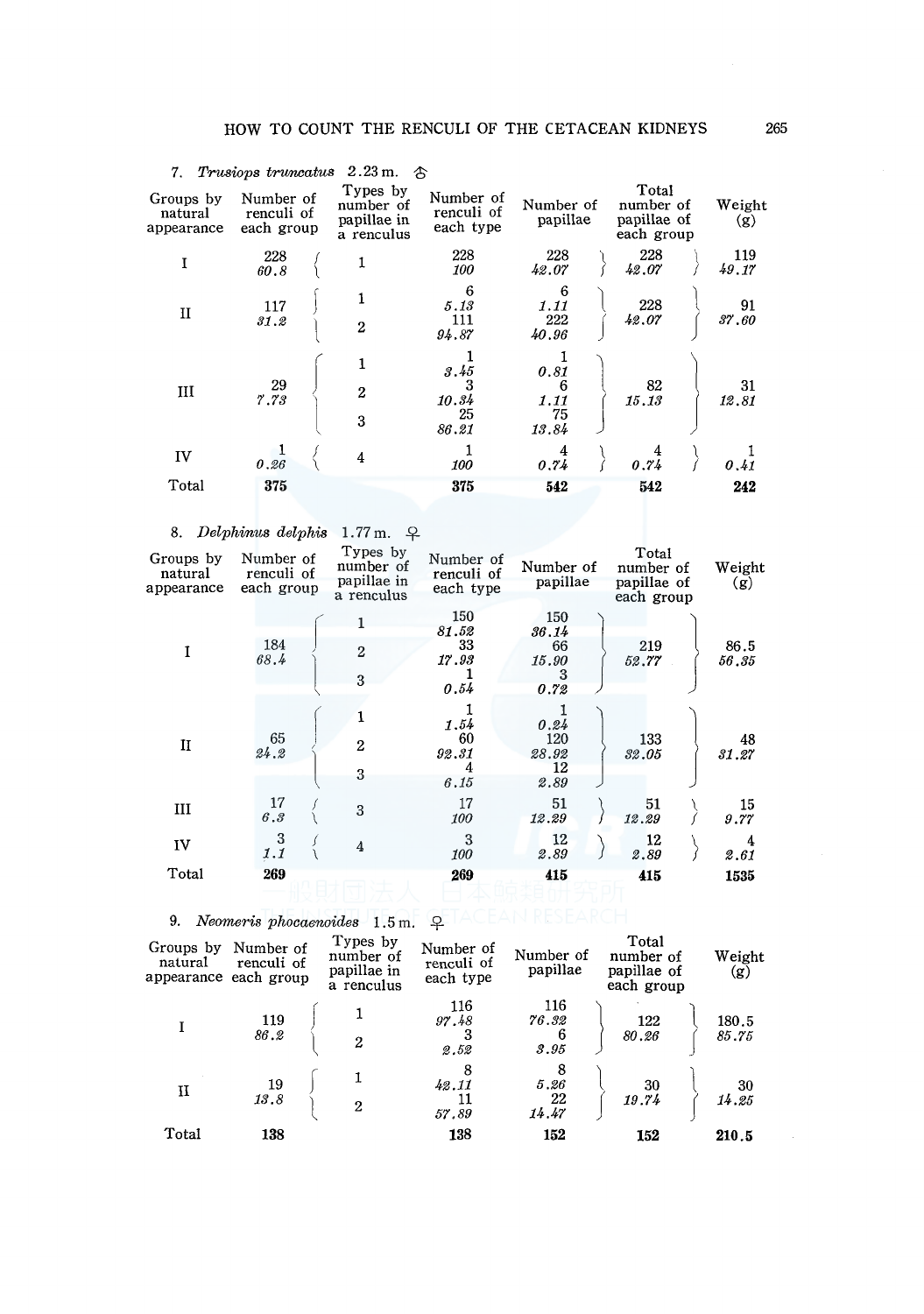|                                    |                                       | 10. Prodelphinus caeruleo-albus 2.07 m.            | क़                                   |                                |                                                 |               |
|------------------------------------|---------------------------------------|----------------------------------------------------|--------------------------------------|--------------------------------|-------------------------------------------------|---------------|
| Groups by<br>natural<br>appearance | Number of<br>renculi of<br>each group | Types by<br>number of<br>papillae in<br>a renculus | Number of<br>renculi of<br>each type | Number of<br>papillae          | Total<br>number of<br>papillae of<br>each group | Weight<br>(g) |
|                                    | 214<br>79.3                           | $\overline{2}$                                     | 213<br>99.53<br>0.47                 | 213<br>66.98<br>2<br>0.63      | 215<br>67.61                                    | 134<br>72.24  |
| $\mathbf{I}$                       | 49<br>18.1                            | $\overline{2}$                                     | 11<br>22.45<br>38<br>77.55           | 11<br>3.46<br>76<br>23.9       | 87<br>27.36                                     | 44<br>23.72   |
| Ш                                  | 2.6                                   | $\overline{2}$<br>3                                | 14.29<br>3<br>42.86<br>3<br>42.86    | 0.31<br>6<br>1.87<br>9<br>2.83 | 16<br>5.03                                      | 7.5<br>4.04   |
| Total                              | 270                                   |                                                    | 270                                  | 318                            | 318                                             | 185.5         |

11. *Phocaenoides truei* 0.82 m. (Embryo)  $\varphi$ 

| Groups by<br>natural<br>appearance | Number of<br>renculi of<br>each group | Types by<br>number of<br>papillae in<br>a renculus | Number of<br>renculi of<br>each type | Number of<br>papillae    | Total<br>number of<br>papillae of<br>each group | Weight<br>(g) |
|------------------------------------|---------------------------------------|----------------------------------------------------|--------------------------------------|--------------------------|-------------------------------------------------|---------------|
|                                    | 276<br>70.95                          | $\overline{2}$                                     | 269<br>97.46<br>2.54                 | 269<br>54.7<br>14<br>2.8 | 283<br>57.5                                     | 17.0<br>61.2  |
| П                                  | 102<br>26.22                          | $\boldsymbol{2}$                                   | 32<br>31.37<br>70<br>68.63           | 32<br>6.5<br>140<br>28.5 | 172<br>35.0                                     | 9.0<br>32.4   |
| Ш                                  | 7<br>1.8                              | 3                                                  | 7<br>100                             | 21<br>4.3                | 21<br>4.3                                       | 1.0<br>3.6    |
| IV                                 | 4<br>1.03                             | $\overline{4}$                                     | 4<br>100                             | 16<br>3.3                | 16<br>3.3                                       | 0.8<br>2.8    |
| Total                              | 389                                   |                                                    | 389                                  | 492                      | 492                                             | 27.8          |
|                                    |                                       |                                                    |                                      |                          |                                                 |               |